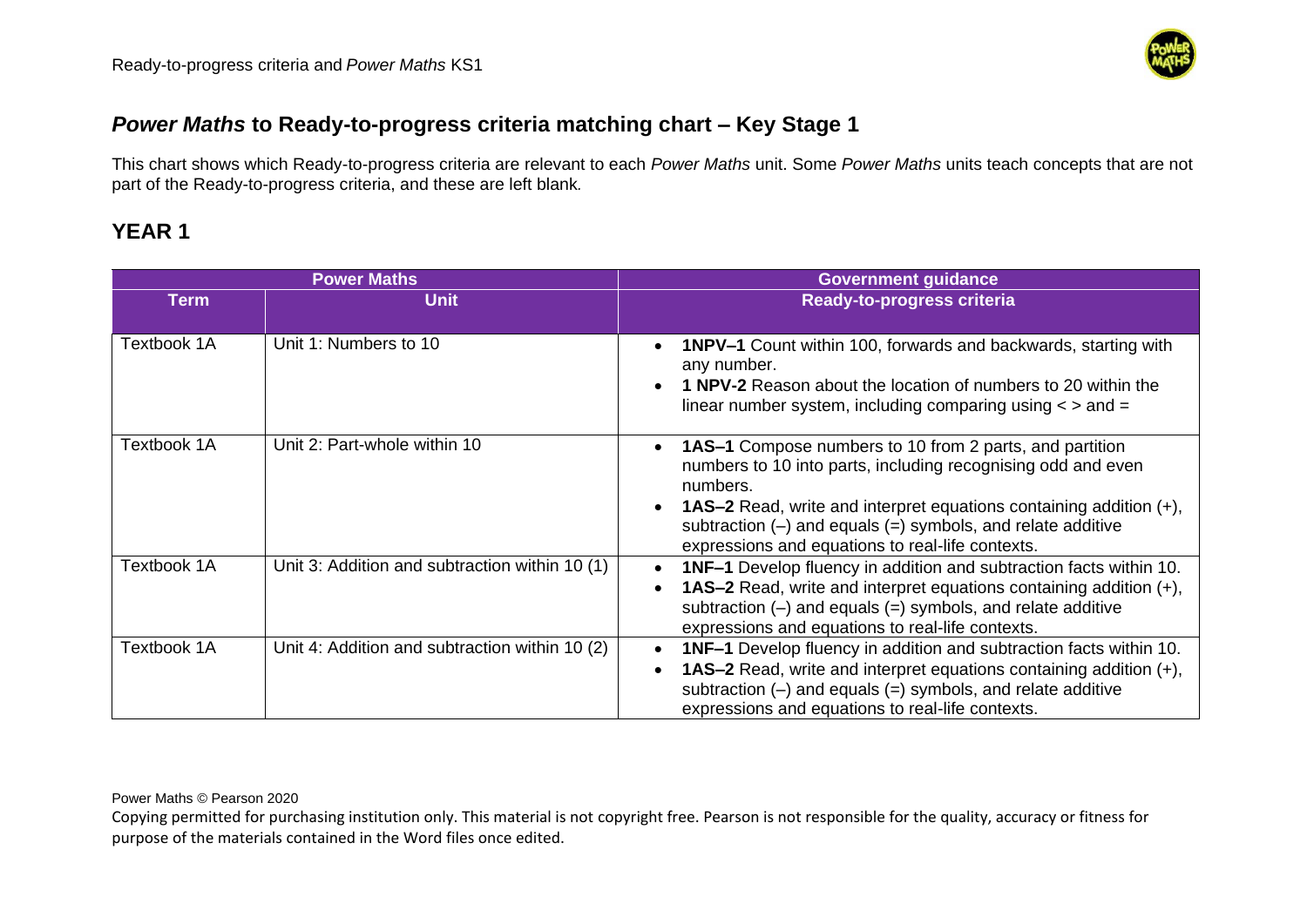

| Textbook 1A        | Unit 5: 2D and 3D shapes               | 1G-1 Recognise common 2D and 3D shapes presented in<br>different orientations, and know that rectangles, triangles, cuboids<br>and pyramids are not always similar to one another.<br>1G-2 Compose 2D and 3D shapes from smaller shapes to match<br>an example, including manipulating shapes to place them in<br>particular orientations.                                                                                                                                               |
|--------------------|----------------------------------------|------------------------------------------------------------------------------------------------------------------------------------------------------------------------------------------------------------------------------------------------------------------------------------------------------------------------------------------------------------------------------------------------------------------------------------------------------------------------------------------|
| Textbook 1A        | Unit 6: Numbers to 20                  | 1NPV-1 Count within 100, forwards and backwards, starting with<br>any number.<br><b>1NPV-2</b> Reason about the location of numbers to 20 within the<br>linear number system, including comparing using $\lt$ > and =                                                                                                                                                                                                                                                                    |
| <b>Textbook 1B</b> | Unit 7: Addition within 20             | 1AS-2 Read, write and interpret equations containing addition (+),<br>$\bullet$<br>subtraction $(-)$ and equals $(=)$ symbols, and relate additive<br>expressions and equations to real-life contexts.                                                                                                                                                                                                                                                                                   |
| <b>Textbook 1B</b> | Unit 8: Subtraction within 20          | <b>1AS-2</b> Read, write and interpret equations containing addition (+),<br>subtraction $(-)$ and equals $(=)$ symbols, and relate additive<br>expressions and equations to real-life contexts.                                                                                                                                                                                                                                                                                         |
| <b>Textbook 1B</b> | Unit 9: Numbers to 50                  | 1NPV-1 Count within 100, forwards and backwards, starting with<br>$\bullet$<br>any number.<br><b>1NF-2</b> Count forwards and backwards in multiples of 2, 5 and 10,<br>up to 10 multiples, beginning with any multiple, and count forwards<br>and backwards through the odd numbers.<br><b>1AS-2</b> Read, write and interpret equations containing addition (+),<br>subtraction $(-)$ and equals $(=)$ symbols, and relate additive<br>expressions and equations to real-life contexts |
| <b>Textbook 1B</b> | Unit 10: Introducing length and height |                                                                                                                                                                                                                                                                                                                                                                                                                                                                                          |
| <b>Textbook 1B</b> | Unit 11: Introducing weight and volume |                                                                                                                                                                                                                                                                                                                                                                                                                                                                                          |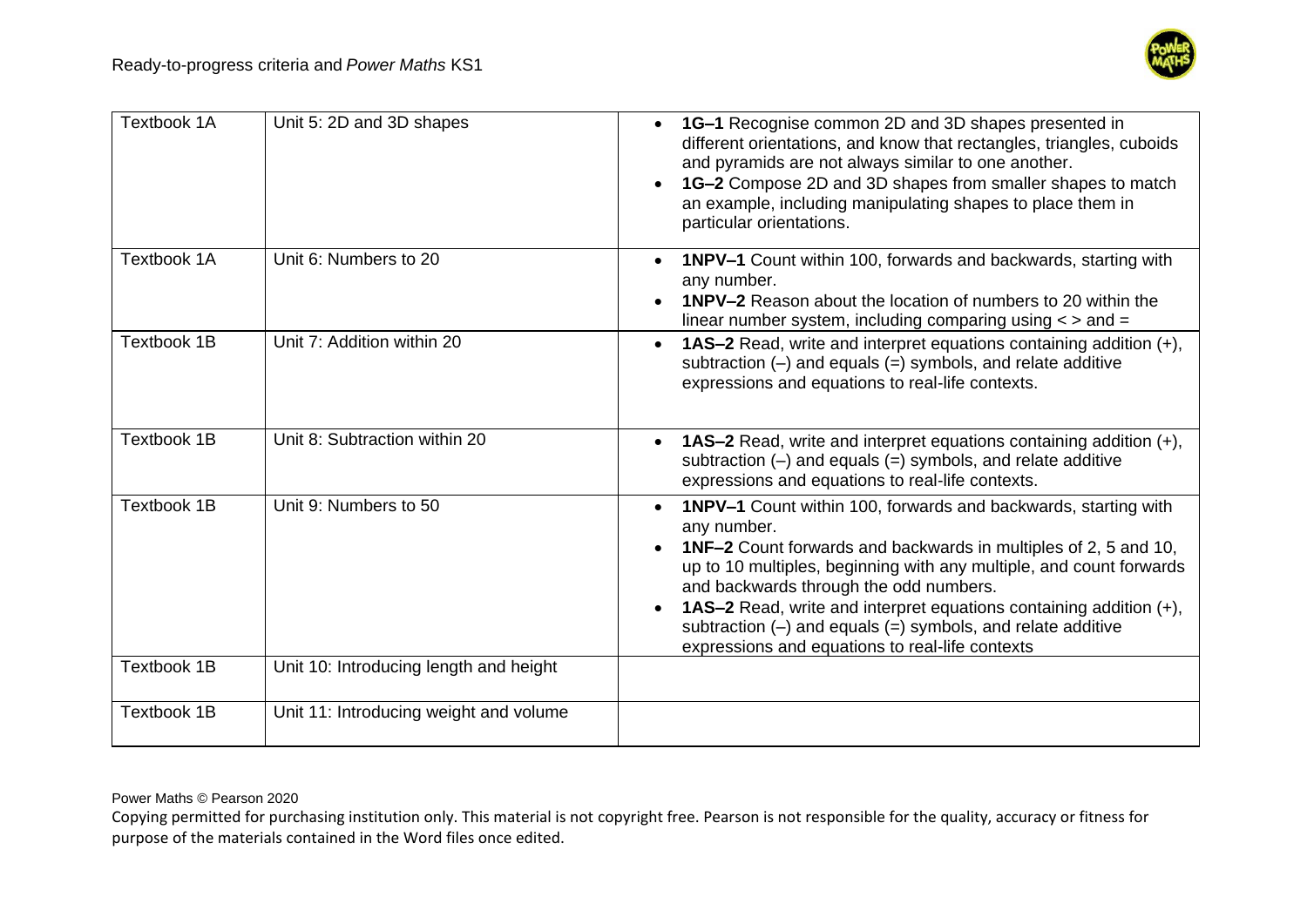

| Textbook 1C | Unit 12: Multiplication         | <b>1NF-2</b> Count forwards and backwards in multiples of 2, 5 and 10,<br>$\bullet$<br>up to 10 multiples, beginning with any multiple, and count forwards<br>and backwards through the odd numbers. |
|-------------|---------------------------------|------------------------------------------------------------------------------------------------------------------------------------------------------------------------------------------------------|
| Textbook 1C | Unit 13: Division               |                                                                                                                                                                                                      |
| Textbook 1C | Unit 14: Halves and quarters    |                                                                                                                                                                                                      |
| Textbook 1C | Unit 15: Position and direction |                                                                                                                                                                                                      |
| Textbook 1C | Unit 16: Numbers to 100         | <b>1NPV-1</b> Count within 100, forwards and backwards, starting with<br>$\bullet$<br>any number.                                                                                                    |
| Textbook 1C | Unit 17: Time                   |                                                                                                                                                                                                      |
| Textbook 1C | Unit 18: Money                  |                                                                                                                                                                                                      |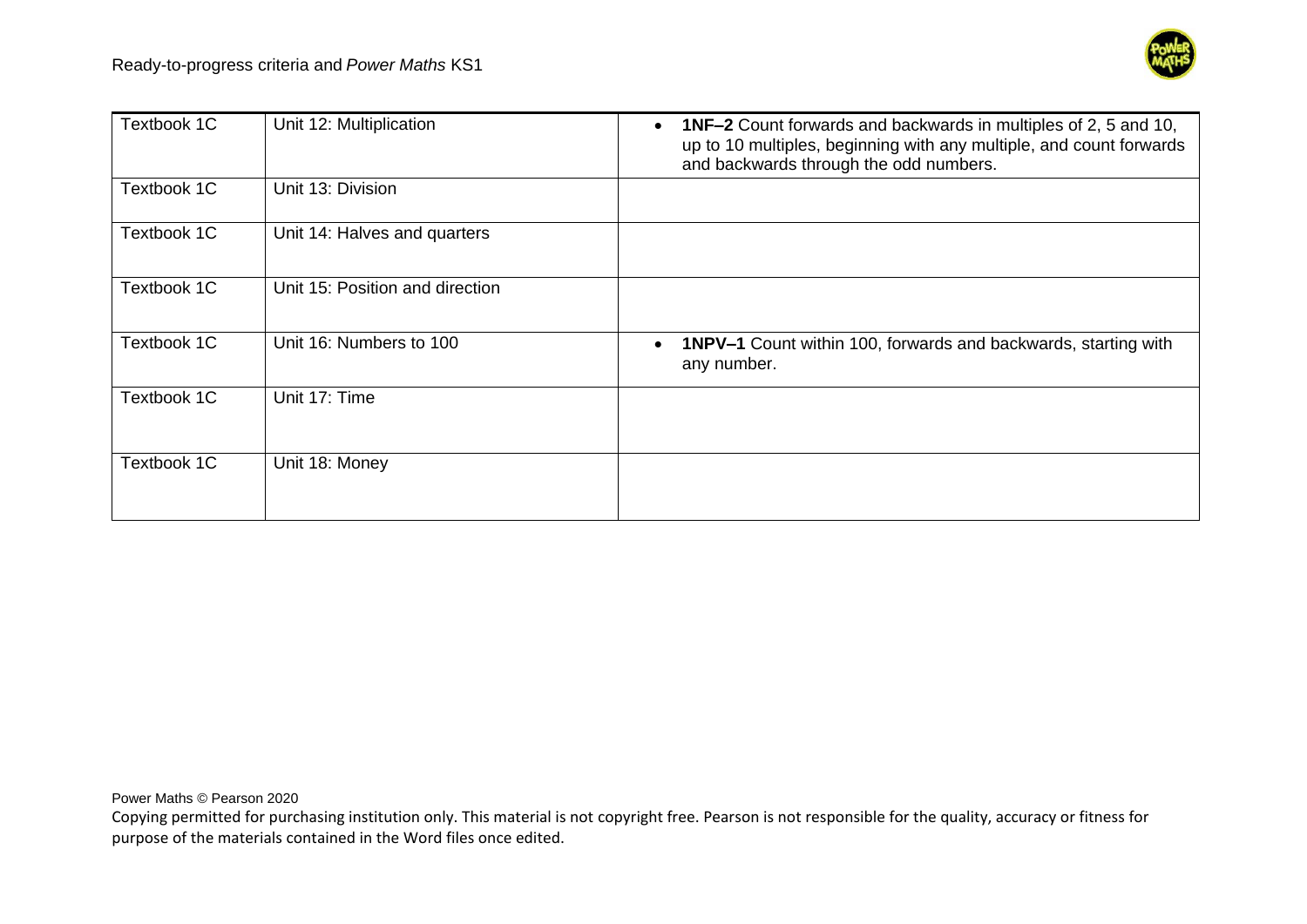

|                    | <b>Power Maths</b>                      | <b>Government guidance</b>                                                                                                                                                                                                                                                                                                                                                                                                                           |
|--------------------|-----------------------------------------|------------------------------------------------------------------------------------------------------------------------------------------------------------------------------------------------------------------------------------------------------------------------------------------------------------------------------------------------------------------------------------------------------------------------------------------------------|
| <b>Term</b>        | <b>Unit</b>                             | <b>Ready-to-progress criteria</b>                                                                                                                                                                                                                                                                                                                                                                                                                    |
| Textbook 2A        | Unit 1: Numbers to 100                  | • 2NPV-1 Recognise the place value of each digit in two-digit numbers,<br>and compose and decompose two-digit numbers using standard and<br>non-standard partitioning.<br>2NPV-2 Reason about the location of any two-digit number in the linear<br>number system, including identifying the previous and next multiple of<br>10.                                                                                                                    |
| Textbook 2A        | Unit 2: Addition and subtraction (1)    | • 2NF-1 Secure fluency in addition and subtraction facts within 10,<br>through continued practice.<br>2AS-1 Add and subtract across 10.                                                                                                                                                                                                                                                                                                              |
| Textbook 2A        | Unit 3: Addition and subtraction (2)    | <b>2AS-2</b> Recognise the subtraction structure of 'difference' and answer<br>questions of the form, "How many more?".<br>2AS-3 Add and subtract within 100 by applying related one-digit addition<br>and subtraction facts: add and subtract only ones or only tens to/from a<br>two-digit number.<br>2AS-4 Add and subtract within 100 by applying related one-digit addition<br>and subtraction facts: add and subtract any 2 two-digit numbers. |
| Textbook 2A        | Unit 4: Money                           |                                                                                                                                                                                                                                                                                                                                                                                                                                                      |
| <b>Textbook 2A</b> | Unit 5: Multiplication and division (1) | 2MD-1 Recognise repeated addition contexts, representing them with<br>multiplication equations and calculating the product, within the 2, 5 and<br>10 multiplication tables.                                                                                                                                                                                                                                                                         |

Power Maths © Pearson 2020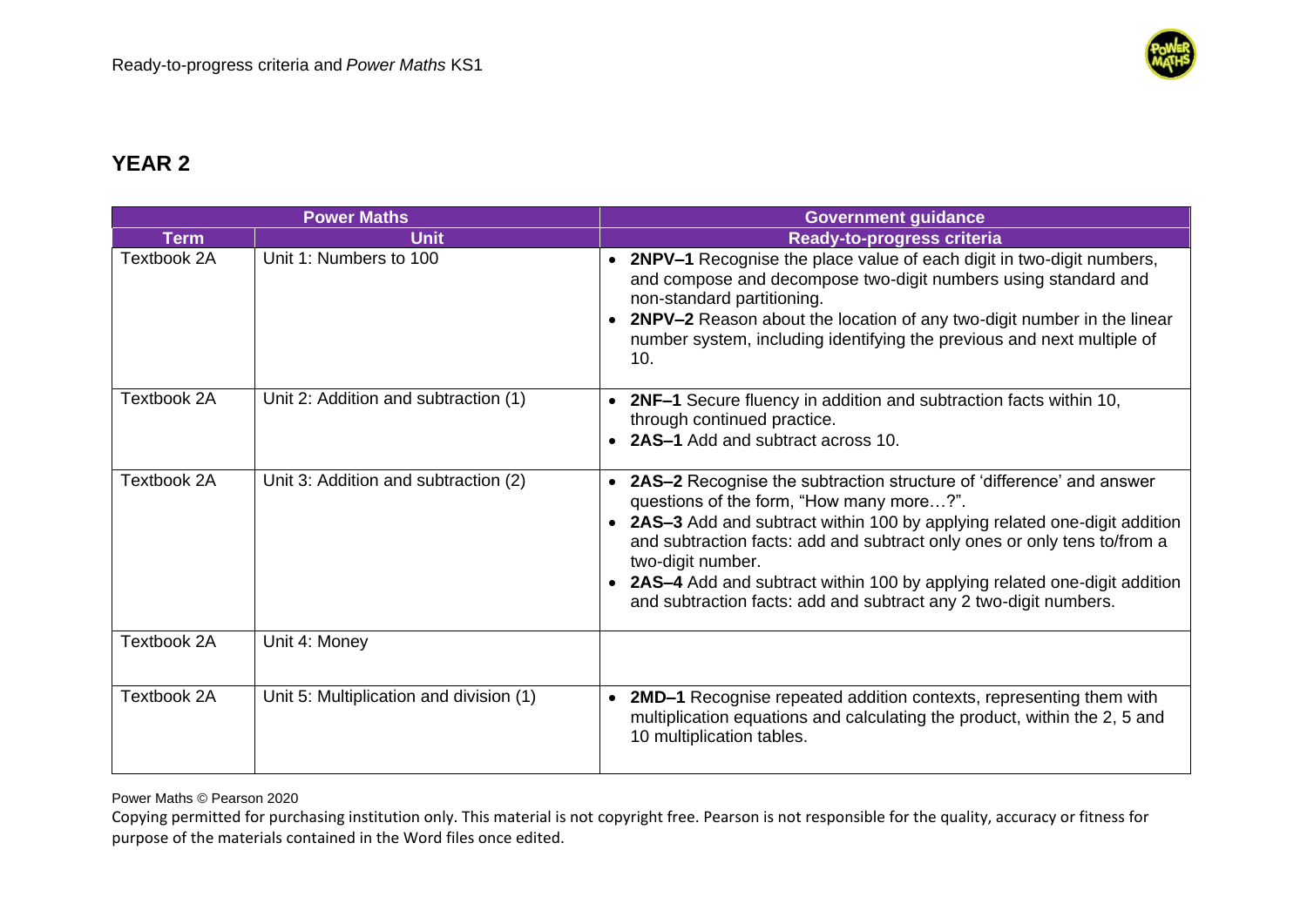

| Textbook 2B        | Unit 6: Multiplication and division (2)           | 2MD-2 Relate grouping problems where the number of groups is<br>unknown to multiplication equations with a missing factor, and to division<br>equations (quotitive division).<br>1AS-1 Compose numbers to 10 from 2 parts, and partition numbers to<br>10 into parts, including recognising odd and even numbers.               |
|--------------------|---------------------------------------------------|---------------------------------------------------------------------------------------------------------------------------------------------------------------------------------------------------------------------------------------------------------------------------------------------------------------------------------|
| <b>Textbook 2B</b> | Unit 7: Statistics                                |                                                                                                                                                                                                                                                                                                                                 |
| Textbook 2B        | Unit 8: Length and height                         |                                                                                                                                                                                                                                                                                                                                 |
| Textbook 2B        | Unit 9: Properties of shapes                      | • 2G-1 Use precise language to describe the properties of 2D and 3D<br>shapes, and compare shapes by reasoning about similarities and<br>differences in properties.                                                                                                                                                             |
| Textbook 2B        | Unit 10: Fractions                                |                                                                                                                                                                                                                                                                                                                                 |
| Textbook 2C        | Unit 11: Position and direction                   |                                                                                                                                                                                                                                                                                                                                 |
| Textbook 2C        | Unit 12: Problem solving and efficient<br>methods | • 2AS-4 Add and subtract within 100 by applying related one-digit addition<br>and subtraction facts: add and subtract any 2 two-digit numbers.<br>2MD-2 Relate grouping problems where the number of groups is<br>unknown to multiplication equations with a missing factor, and to division<br>equations (quotitive division). |
| Textbook 2C        | Unit 13: Time                                     |                                                                                                                                                                                                                                                                                                                                 |
| Textbook 2C        | Unit 14: Weight, volume and temperature           |                                                                                                                                                                                                                                                                                                                                 |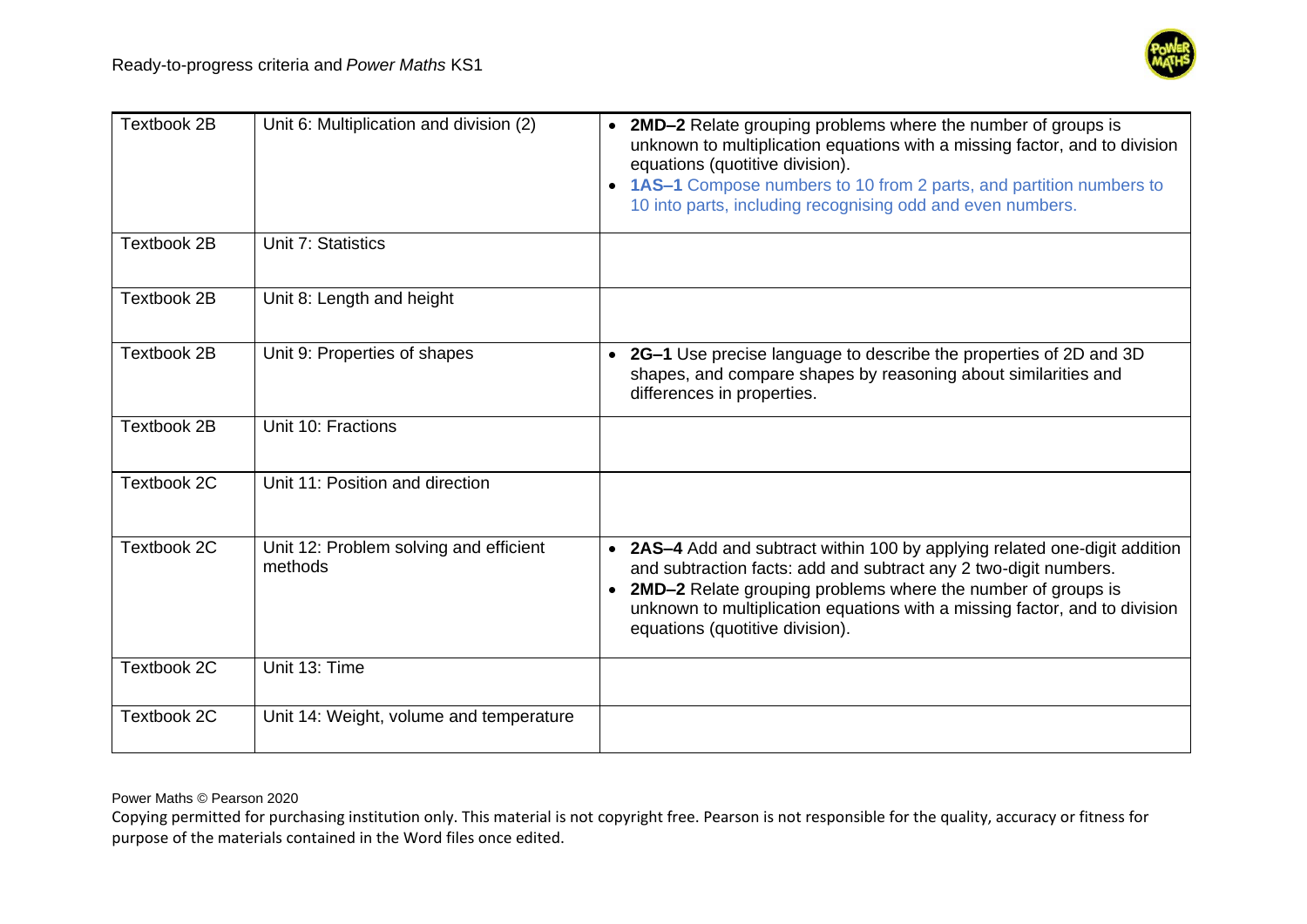

# *Power Maths* **to Ready-to-progress criteria matching chart Key Stage 2**

### **YEAR 3**

| <b>Power Maths</b> |                                      | <b>Government guidance</b>                                                                                                                                                                                                                                                                                                                                                                                                                                                                                                                                                                                                                                                                                                |
|--------------------|--------------------------------------|---------------------------------------------------------------------------------------------------------------------------------------------------------------------------------------------------------------------------------------------------------------------------------------------------------------------------------------------------------------------------------------------------------------------------------------------------------------------------------------------------------------------------------------------------------------------------------------------------------------------------------------------------------------------------------------------------------------------------|
| <b>Term</b>        | <b>Unit</b>                          | <b>Ready-to-progress criteria</b>                                                                                                                                                                                                                                                                                                                                                                                                                                                                                                                                                                                                                                                                                         |
| Textbook 3A        | Unit 1: Place value within 1,000     | • 3NPV-1 Know that 10 tens are equivalent to 1 hundred, and that 100 is<br>10 times the size of 10; apply this to identify and work out how many<br>10s there are in other three-digit multiples of 10.<br>3NPV-2 Recognise the place value of each digit in <i>three</i> -digit numbers,<br>and compose and decompose three-digit numbers using standard and<br>non-standard partitioning.<br>• 3NPV-3 Reason about the location of any three-digit number in the<br>linear number system, including identifying the previous and next<br>multiple of 100 and 10.<br>• 3NPV-4 Divide 100 into 2, 4, 5 and 10 equal parts, and read<br>scales/number lines marked in multiples of 100 with 2, 4, 5 and 10<br>equal parts. |
| Textbook 3A        | Unit 2: Addition and subtraction (1) | 3NF-1 Secure fluency in addition and subtraction facts that bridge 10,<br>through continued practice.<br>3NF-3 Apply place-value knowledge to known additive and<br>multiplicative number facts (scaling facts by 10).<br>3AS-1 Calculate complements to 100.<br>• 3AS-2 Add and subtract up to three-digit numbers using columnar<br>methods.                                                                                                                                                                                                                                                                                                                                                                            |

Power Maths © Pearson 2020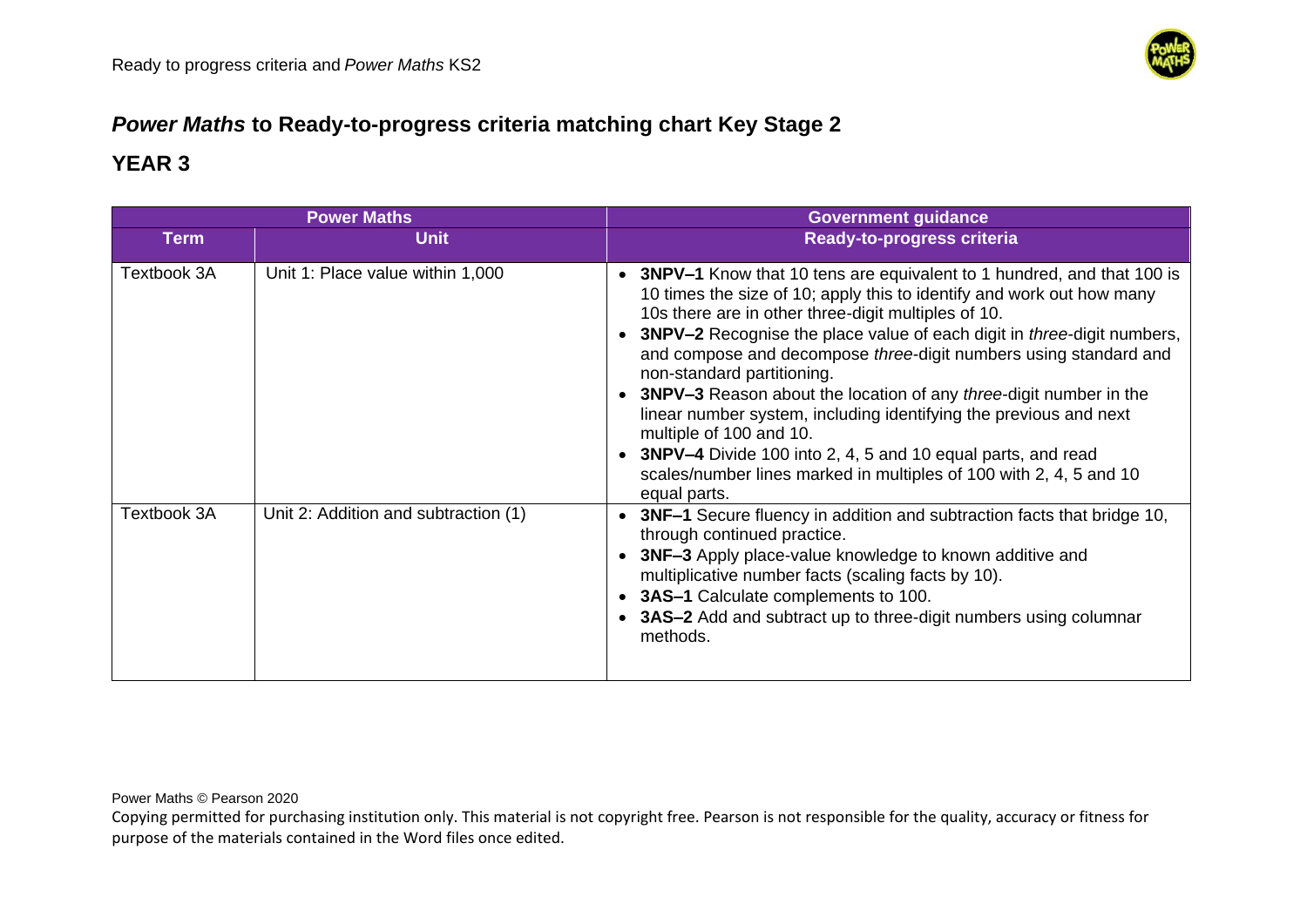

| <b>Textbook 3A</b> | Unit 3: Addition and subtraction (2)    | • 3NF-1 Secure fluency in addition and subtraction facts that bridge 10,<br>through continued practice.<br>• 3NF-3 Apply place-value knowledge to known additive and<br>multiplicative number facts (scaling facts by 10).<br>• 3AS-1 Calculate complements to 100.<br>3AS-2 Add and subtract up to three-digit numbers using columnar<br>methods.<br>• 3AS-3 Manipulate the additive relationship:<br>Understand the inverse relationship between addition and subtraction,<br>and how both relate to the part-part-whole structure.<br>Understand and use the commutative property of addition, and<br>understand the related property for subtraction.              |
|--------------------|-----------------------------------------|------------------------------------------------------------------------------------------------------------------------------------------------------------------------------------------------------------------------------------------------------------------------------------------------------------------------------------------------------------------------------------------------------------------------------------------------------------------------------------------------------------------------------------------------------------------------------------------------------------------------------------------------------------------------|
| Textbook 3A        | Unit 4: Multiplication and division (1) | • 3NPV-4 Divide 100 into 2, 4, 5 and 10 equal parts, and read<br>scales/number lines marked in multiples of 100 with 2, 4, 5 and 10<br>equal parts.<br>• 3NF-2 Recall multiplication facts, and corresponding division facts, in<br>the 10, 5, 2, 4 and 8 multiplication tables, and recognise products in<br>these multiplication tables as multiples of the corresponding number.<br>• 3NF-3 Apply place-value knowledge to known additive and<br>multiplicative number facts (scaling facts by 10).<br>3MD-1 Apply known multiplication and division facts to solve<br>contextual problems with different structures, including quotitive and<br>partitive division |
| <b>Textbook 3B</b> | Unit 5: Multiplication and division (2) | 3NF-3 Apply place-value knowledge to known additive and<br>$\bullet$<br>multiplicative number facts (scaling facts by 10).                                                                                                                                                                                                                                                                                                                                                                                                                                                                                                                                             |
| <b>Textbook 3B</b> | Unit 6: Money                           |                                                                                                                                                                                                                                                                                                                                                                                                                                                                                                                                                                                                                                                                        |
| <b>Textbook 3B</b> | Unit 7: Statistics                      |                                                                                                                                                                                                                                                                                                                                                                                                                                                                                                                                                                                                                                                                        |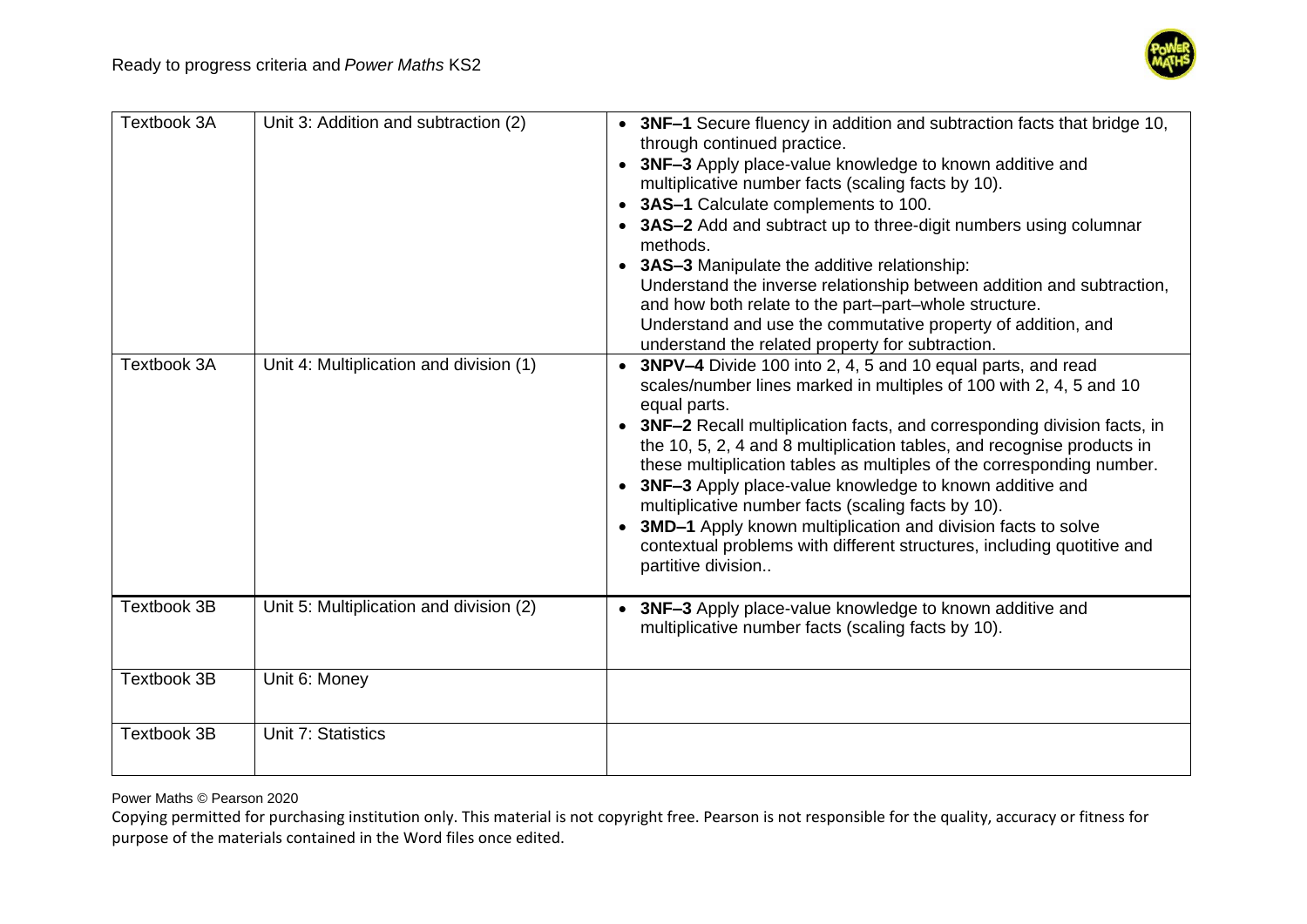

| <b>Textbook 3B</b> | Unit 8: Length                           |                                                                                                                                                                                                                                                                                                                                                                                                                                                                                   |
|--------------------|------------------------------------------|-----------------------------------------------------------------------------------------------------------------------------------------------------------------------------------------------------------------------------------------------------------------------------------------------------------------------------------------------------------------------------------------------------------------------------------------------------------------------------------|
| <b>Textbook 3B</b> | Unit 9: Fractions (1)                    | • 3F-1 Interpret and write proper fractions to represent 1 or several parts<br>of a whole that is divided into equal parts.<br>• 3F-2 Find unit fractions of quantities using known division facts<br>(multiplication tables fluency).<br>• 3F-3 Reason about the location of any fraction within 1 in the linear<br>number system.<br>• 5NPV-4 Divide 1 into 2, 4, 5 and 10 equal parts, and read<br>scales/number lines marked in units of 1 with 2, 4, 5 and 10 equal<br>parts |
| Textbook 3C        | Unit 10: Fractions (2)                   | • 3F-3 Reason about the location of any fraction within 1 in the linear<br>number system.<br><b>3F-4</b> Add and subtract fractions with the same denominator, within 1.                                                                                                                                                                                                                                                                                                          |
| Textbook 3C        | Unit 11: Time                            |                                                                                                                                                                                                                                                                                                                                                                                                                                                                                   |
| Textbook 3C        | Unit 12: Angles and properties of shapes | 3G-1 Recognise right angles as a property of shape or a description of<br>$\bullet$<br>a turn, and identify right angles in 2D shapes presented in different<br>orientations.<br>3G-2 Draw polygons by joining marked points, and identify parallel and<br>perpendicular sides.                                                                                                                                                                                                   |
| Textbook 3C        | Unit 13: Mass                            |                                                                                                                                                                                                                                                                                                                                                                                                                                                                                   |
| Textbook 3C        | Unit 14: Capacity                        |                                                                                                                                                                                                                                                                                                                                                                                                                                                                                   |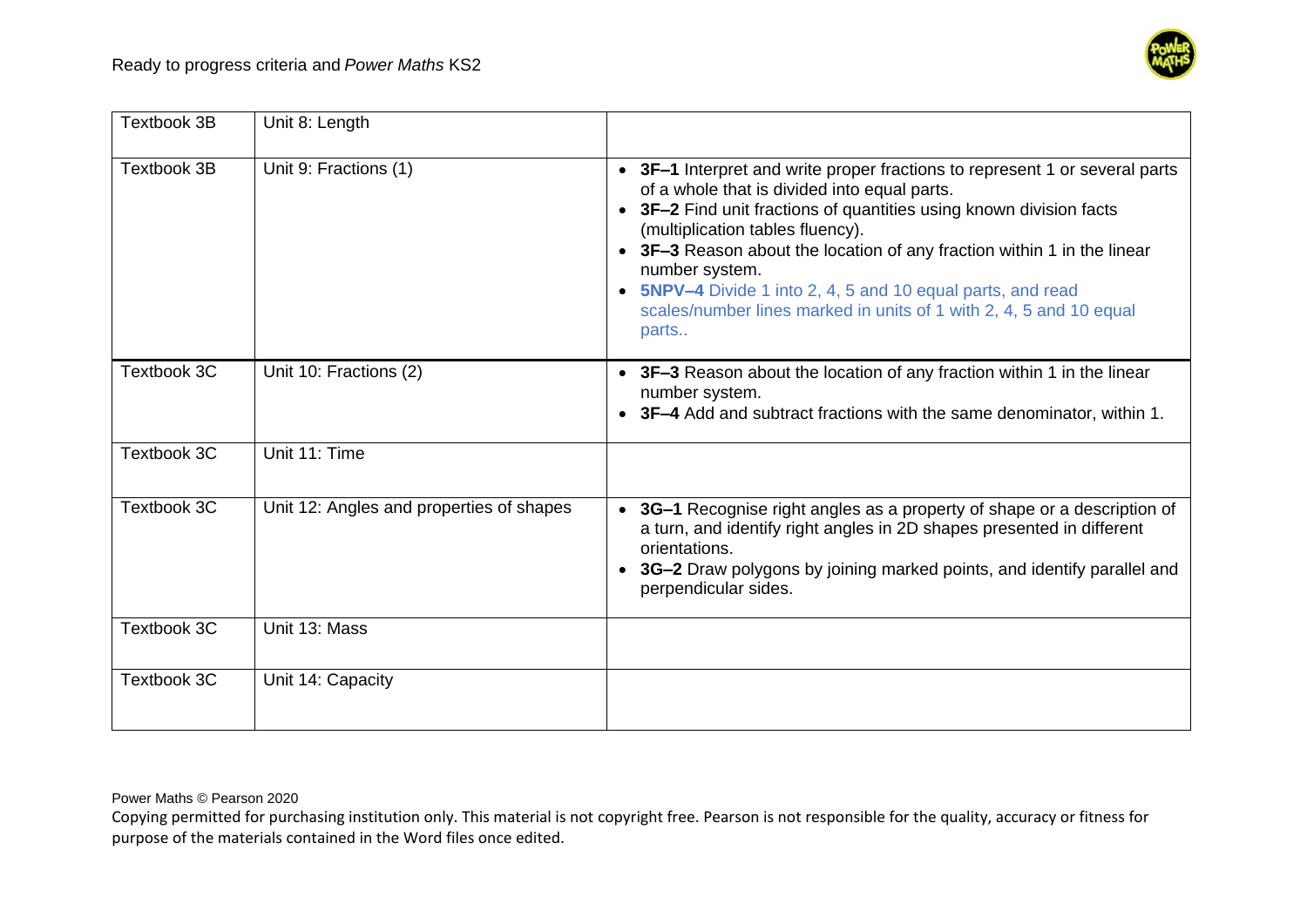

|             | <b>Power Maths</b>                          | <b>Government guidance</b>                                                                                                                                                                                                                                                                                                                                                                                                                                                                                                                                                                                                                                                                                                                                     |
|-------------|---------------------------------------------|----------------------------------------------------------------------------------------------------------------------------------------------------------------------------------------------------------------------------------------------------------------------------------------------------------------------------------------------------------------------------------------------------------------------------------------------------------------------------------------------------------------------------------------------------------------------------------------------------------------------------------------------------------------------------------------------------------------------------------------------------------------|
| <b>Term</b> | <b>Unit</b>                                 | <b>Ready-to-progress criteria</b>                                                                                                                                                                                                                                                                                                                                                                                                                                                                                                                                                                                                                                                                                                                              |
| Textbook 4A | Unit 1: Place value $-$ 4-digit numbers (1) | • 4NPV-1 Know that 10 hundreds are equivalent to 1 thousand, and that<br>1,000 is 10 times the size of 100; apply this to identify and work out<br>how many 100s there are in other four-digit multiples of 100.<br>4NPV-2 Recognise the place value of each digit in four-digit numbers,<br>and compose and decompose four-digit numbers using standard and<br>nonstandard partitioning<br>4NPV-3 Reason about the location of any four digit number in the<br>linear number system, including identifying the previous and next<br>multiple of 1,000 and 100, and rounding to the nearest of each.<br>• 4NPV-4 Divide 1,000 into 2, 4, 5 and 10 equal parts, and read<br>scales/number lines marked in multiples of 1,000 with 2, 4, 5 and 10<br>equal parts |
| Textbook 4A | Unit 2: Place value $-$ 4-digit numbers (2) | • 4NPV-1 Know that 10 hundreds are equivalent to 1 thousand, and that<br>1,000 is 10 times the size of 100; apply this to identify and work out<br>how many 100s there are in other four-digit multiples of 100.<br>4NPV-3 Reason about the location of any four digit number in the<br>linear number system, including identifying the previous and next<br>multiple of 1,000 and 100, and rounding to the nearest of each.<br>4NPV-4 Divide 1,000 into 2, 4, 5 and 10 equal parts, and read<br>scales/number lines marked in multiples of 1,000 with 2, 4, 5 and 10<br>equal parts                                                                                                                                                                           |
| Textbook 4A | Unit 3: Addition and subtraction            | 4NF-3 Apply place-value knowledge to known additive and<br>$\bullet$<br>multiplicative number facts (scaling facts by 100)                                                                                                                                                                                                                                                                                                                                                                                                                                                                                                                                                                                                                                     |

Power Maths © Pearson 2020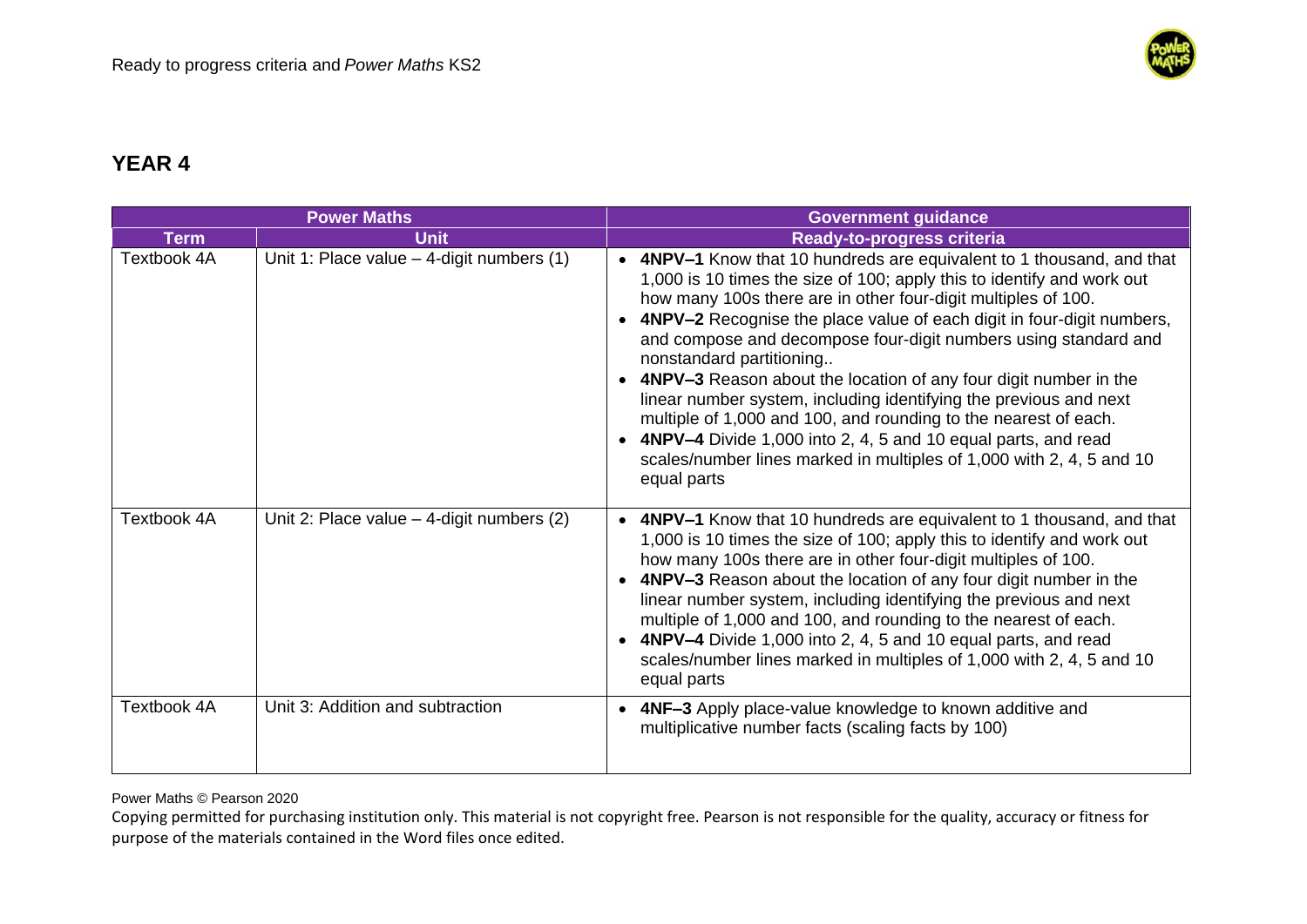

| <b>Textbook 4A</b> | Unit 4: Measure - perimeter             | • 4G-2 Identify regular polygons, including equilateral triangles and<br>squares, as those in which the side-lengths are equal and the angles<br>are equal. Find the perimeter of regular and irregular polygons.                                                                                                                                                                                                                                                                                                    |
|--------------------|-----------------------------------------|----------------------------------------------------------------------------------------------------------------------------------------------------------------------------------------------------------------------------------------------------------------------------------------------------------------------------------------------------------------------------------------------------------------------------------------------------------------------------------------------------------------------|
| Textbook 4A        | Unit 5: Multiplication and division (1) | <b>4NF-1</b> Recall multiplication and division facts up to 12 x 12, and<br>recognise products in multiplication tables as multiples of the<br>corresponding number<br>• 4MD-1 Multiply and divide whole numbers by 10 and 100 (keeping to<br>whole number quotients); understand this as equivalent to making a<br>number 10 or 100 times the size.<br>• 5NF-1 Secure fluency in multiplication table facts, and corresponding<br>division facts, through continued practice.                                       |
| <b>Textbook 4B</b> | Unit 6: Multiplication and division (2) | • 4NF-2 Solve division problems, with two-digit dividends and one-digit<br>divisors, that involve remainders, and interpret remainders<br>appropriately according to the context.<br>• 4NF-3 Apply place-value knowledge to known additive and<br>multiplicative number facts (scaling facts by 100)<br>• 4MD-2 Manipulate multiplication and division equations, and<br>understand and apply the commutative property of multiplication.<br>4MD-3 Understand and apply the distributive property of multiplication. |
| <b>Textbook 4B</b> | Unit 7: Measure - area                  |                                                                                                                                                                                                                                                                                                                                                                                                                                                                                                                      |
| <b>Textbook 4B</b> | Unit 8: Fractions (1)                   | • 4F-1 Reason about the location of mixed numbers in the linear number<br>system.<br>• 4F-2 Convert mixed numbers to improper fractions and vice versa.                                                                                                                                                                                                                                                                                                                                                              |
| <b>Textbook 4B</b> | Unit 9: Fractions (2)                   | • 4F-3 Add and subtract improper and mixed fractions with the same<br>denominator, including bridging whole numbers<br>5F-1 Find non-unit fractions of quantities.                                                                                                                                                                                                                                                                                                                                                   |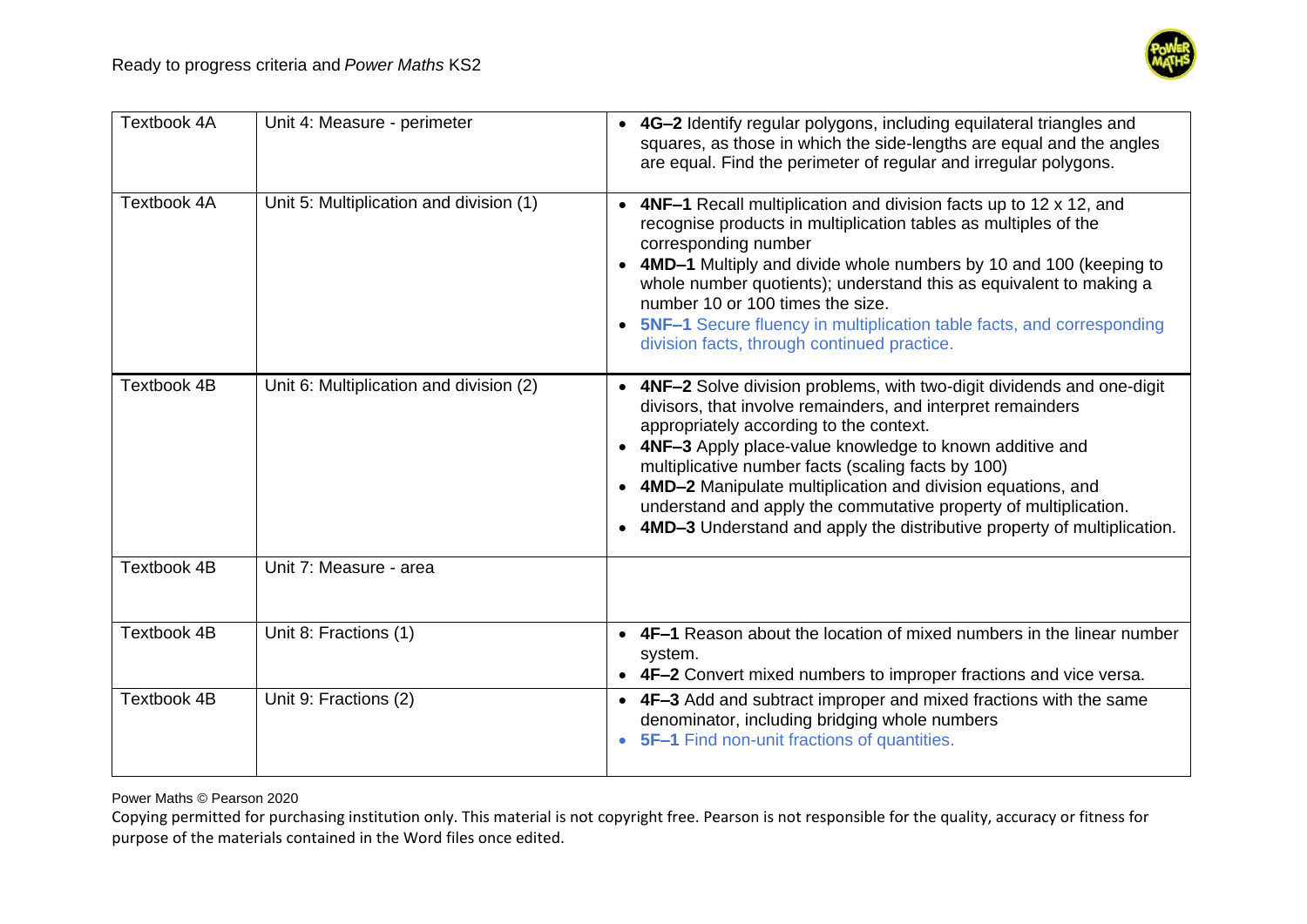

| Textbook 4B | Unit 10: Decimals (1)                      |                                                                                                                                                                                                                                                                                                                                                                                                                                                   |
|-------------|--------------------------------------------|---------------------------------------------------------------------------------------------------------------------------------------------------------------------------------------------------------------------------------------------------------------------------------------------------------------------------------------------------------------------------------------------------------------------------------------------------|
| Textbook 4C | Unit 11: Decimals (2)                      |                                                                                                                                                                                                                                                                                                                                                                                                                                                   |
| Textbook 4C | Unit 12: Money                             |                                                                                                                                                                                                                                                                                                                                                                                                                                                   |
| Textbook 4C | Unit 13: Time                              |                                                                                                                                                                                                                                                                                                                                                                                                                                                   |
| Textbook 4C | Unit 14: Statistics                        |                                                                                                                                                                                                                                                                                                                                                                                                                                                   |
| Textbook 4C | Unit 15: Geometry - angles and 2D shapes   | 4G-2 Identify regular polygons, including equilateral triangles and<br>$\bullet$<br>squares, as those in which the side-lengths are equal and the angles<br>are equal. Find the perimeter of regular and irregular polygons.<br>4G-3 Identify line symmetry in 2D shapes presented in different<br>orientations. Reflect shapes in a line of symmetry and complete a<br>symmetric figure or pattern with respect to a specified line of symmetry. |
| Textbook 4C | Unit 16: Geometry - position and direction | 4G-1 Draw polygons, specified by coordinates in the first quadrant, and<br>$\bullet$<br>translate within the first quadrant.                                                                                                                                                                                                                                                                                                                      |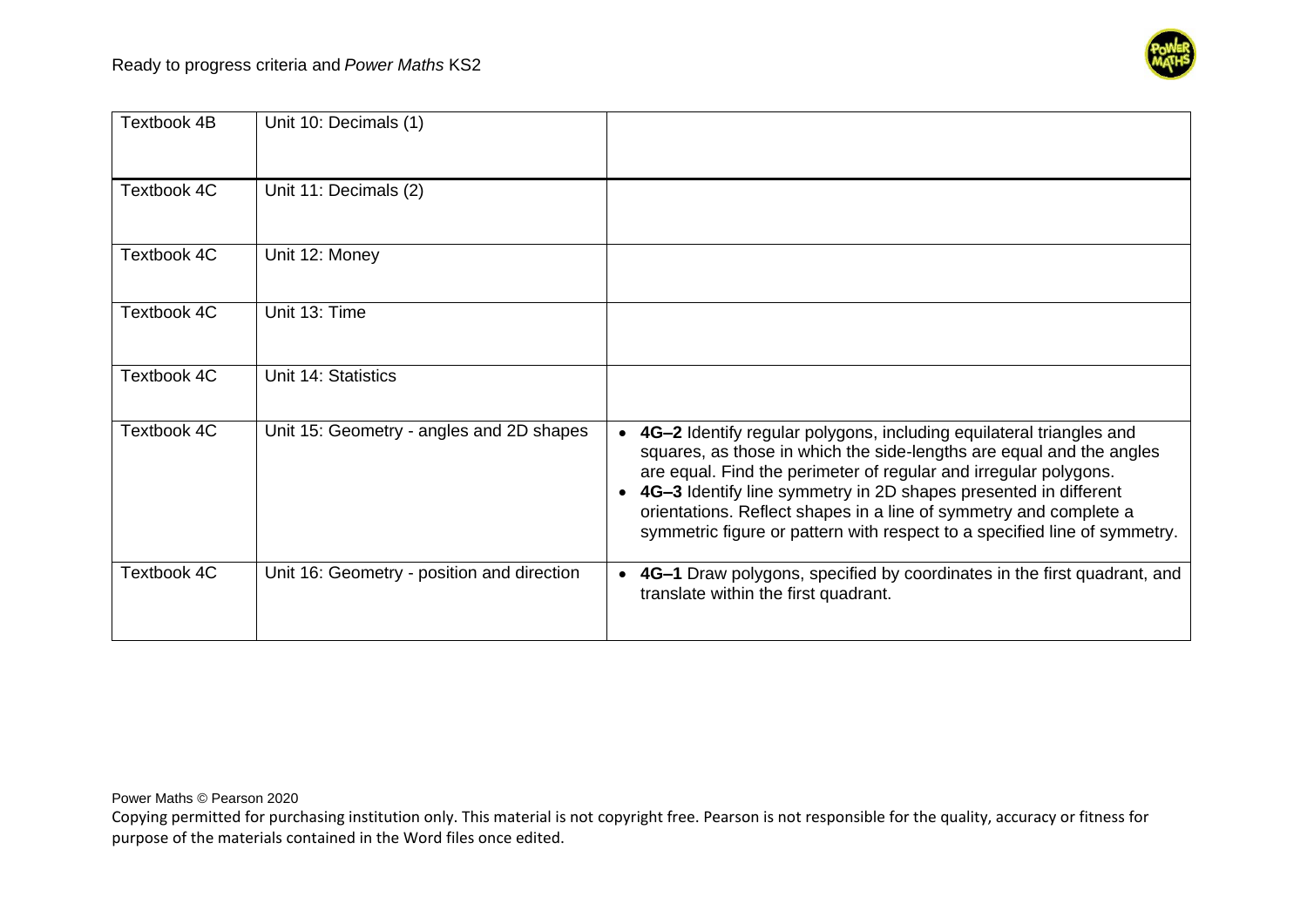

|                    | <b>Power Maths</b>                      | <b>Government guidance</b>                                                                                                                                                                                                                                                                                                                                                                                                                                                                                                                                                                                                                                                                                                                                                                                                                                                                                        |
|--------------------|-----------------------------------------|-------------------------------------------------------------------------------------------------------------------------------------------------------------------------------------------------------------------------------------------------------------------------------------------------------------------------------------------------------------------------------------------------------------------------------------------------------------------------------------------------------------------------------------------------------------------------------------------------------------------------------------------------------------------------------------------------------------------------------------------------------------------------------------------------------------------------------------------------------------------------------------------------------------------|
| <b>Term</b>        | <b>Unit</b>                             | Ready-to-progress criteria                                                                                                                                                                                                                                                                                                                                                                                                                                                                                                                                                                                                                                                                                                                                                                                                                                                                                        |
| <b>Textbook 5A</b> | Unit 1: Place value within 100,000      |                                                                                                                                                                                                                                                                                                                                                                                                                                                                                                                                                                                                                                                                                                                                                                                                                                                                                                                   |
| Textbook 5A        | Unit 2: Place value within 1,000,000    |                                                                                                                                                                                                                                                                                                                                                                                                                                                                                                                                                                                                                                                                                                                                                                                                                                                                                                                   |
| Textbook 5A        | Unit 3: Addition and subtraction        |                                                                                                                                                                                                                                                                                                                                                                                                                                                                                                                                                                                                                                                                                                                                                                                                                                                                                                                   |
| Textbook 5A        | Unit 4: Graphs and tables               |                                                                                                                                                                                                                                                                                                                                                                                                                                                                                                                                                                                                                                                                                                                                                                                                                                                                                                                   |
| Textbook 5A        | Unit 5: Multiplication and division (1) | <b>5MD-1</b> Multiply and divide numbers by 10 and 100; understand this as<br>equivalent to making a number 10 or 100 times the size, or 1 tenth or 1<br>hundredth times the size.<br><b>5MD-2</b> Find factors and multiples of positive whole numbers, including<br>common factors and common multiples, and express a given number<br>as a product of 2 or 3 factors.<br>5MD-3 Multiply any whole number with up to 4 digits by any one-digit<br>number using a formal written method.<br>• 5MD-4 Divide a number with up to 4 digits by a one-digit number using<br>a formal written method, and interpret remainders appropriately for the<br>context.<br>• 5G-2 Compare areas and calculate the area of rectangles (including<br>squares) using standard units.<br><b>5NF-2</b> Apply place-value knowledge to known additive and<br>multiplicative number facts (scaling facts by 1 tenth or 1 hundredth). |

Power Maths © Pearson 2020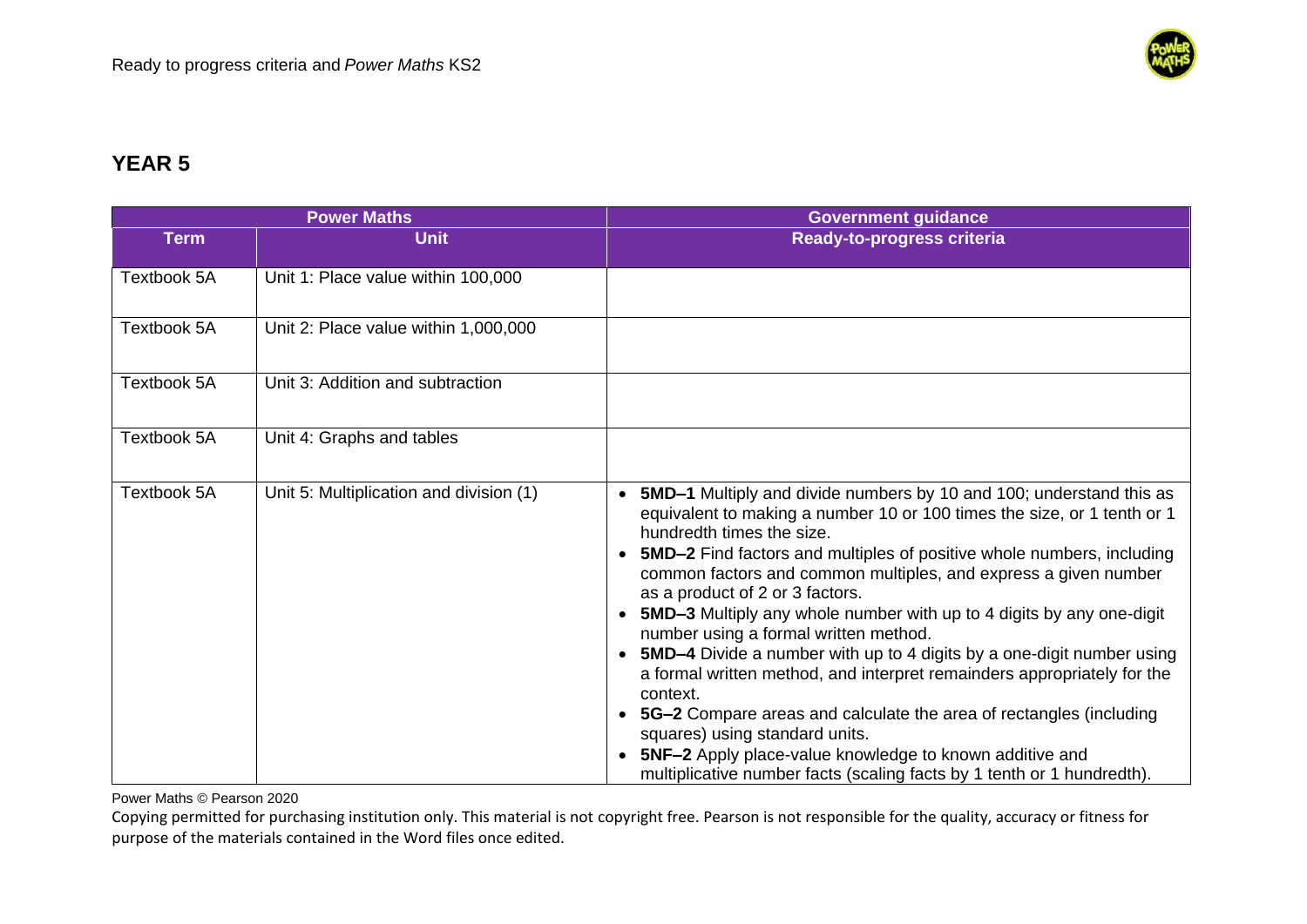

| Textbook 5A        | Unit 6: Measure - area and perimeter            |                                                                                                                                                                                                                                                                                                                                                                                                                                                                                                                                                                                                                                                                            |
|--------------------|-------------------------------------------------|----------------------------------------------------------------------------------------------------------------------------------------------------------------------------------------------------------------------------------------------------------------------------------------------------------------------------------------------------------------------------------------------------------------------------------------------------------------------------------------------------------------------------------------------------------------------------------------------------------------------------------------------------------------------------|
| <b>Textbook 5B</b> | Unit 7: Multiplication and division (2)         |                                                                                                                                                                                                                                                                                                                                                                                                                                                                                                                                                                                                                                                                            |
| <b>Textbook 5B</b> | Unit 8: Fractions (1)                           | • 5F-2 Find equivalent fractions and understand that they have the same<br>value and the same position in the linear number system.                                                                                                                                                                                                                                                                                                                                                                                                                                                                                                                                        |
| Textbook 5B        | Unit 9: Fractions (2)                           |                                                                                                                                                                                                                                                                                                                                                                                                                                                                                                                                                                                                                                                                            |
| <b>Textbook 5B</b> | Unit 10: Fractions (3)                          |                                                                                                                                                                                                                                                                                                                                                                                                                                                                                                                                                                                                                                                                            |
| <b>Textbook 5B</b> | Unit 11: Decimals and percentages               | <b>5NPV-1</b> Know that 10 tenths are equivalent to 1 one, and that 1 is 10<br>$\bullet$<br>times the size of 0.1. Know that 100 hundredths are equivalent to 1 one,<br>and that 1 is 100 times the size of 0.01. Know that 10 hundredths are<br>equivalent to 1 tenth, and that 0.1 is 10 times the size of 0.01.<br><b>5NPV-2</b> Recognise the place value of each digit in numbers with up to<br>2 decimal places, and compose and decompose numbers with up to 2<br>decimal places using standard and non-standard partitioning.<br>5F-3 Recall decimal fraction equivalents for 1/2, 1/4, 1/5 and 1/10, and<br>$\bullet$<br>for multiples of these proper fractions. |
| Textbook 5C        | Unit 12: Decimals                               |                                                                                                                                                                                                                                                                                                                                                                                                                                                                                                                                                                                                                                                                            |
| Textbook 5C        | Unit 13: Geometry - properties of shapes<br>(1) | 5G-1 Compare angles, estimate and measure angles in degrees (°)<br>$\bullet$<br>and draw angles of a given size.                                                                                                                                                                                                                                                                                                                                                                                                                                                                                                                                                           |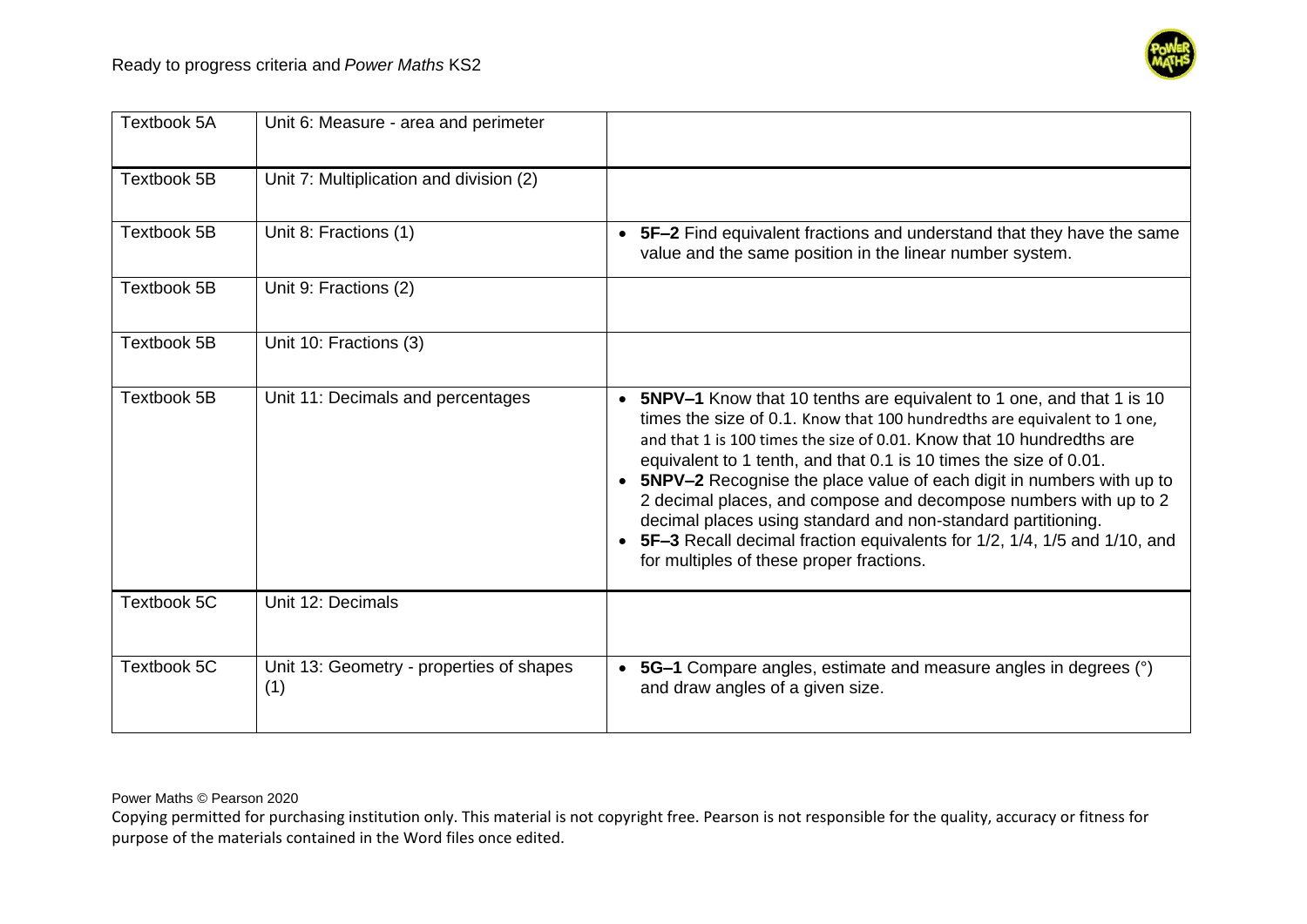

| Textbook 5C | Unit 14: Geometry - properties of shapes<br>(2) |                                                                                                   |
|-------------|-------------------------------------------------|---------------------------------------------------------------------------------------------------|
| Textbook 5C | Unit 15: Geometry - position and direction      |                                                                                                   |
| Textbook 5C | Unit 16: Measure - converting units             | <b>5NPV-5</b> Convert between units of measure, including using common<br>decimals and fractions. |
| Textbook 5C | Unit 17: Measure - volume and capacity          |                                                                                                   |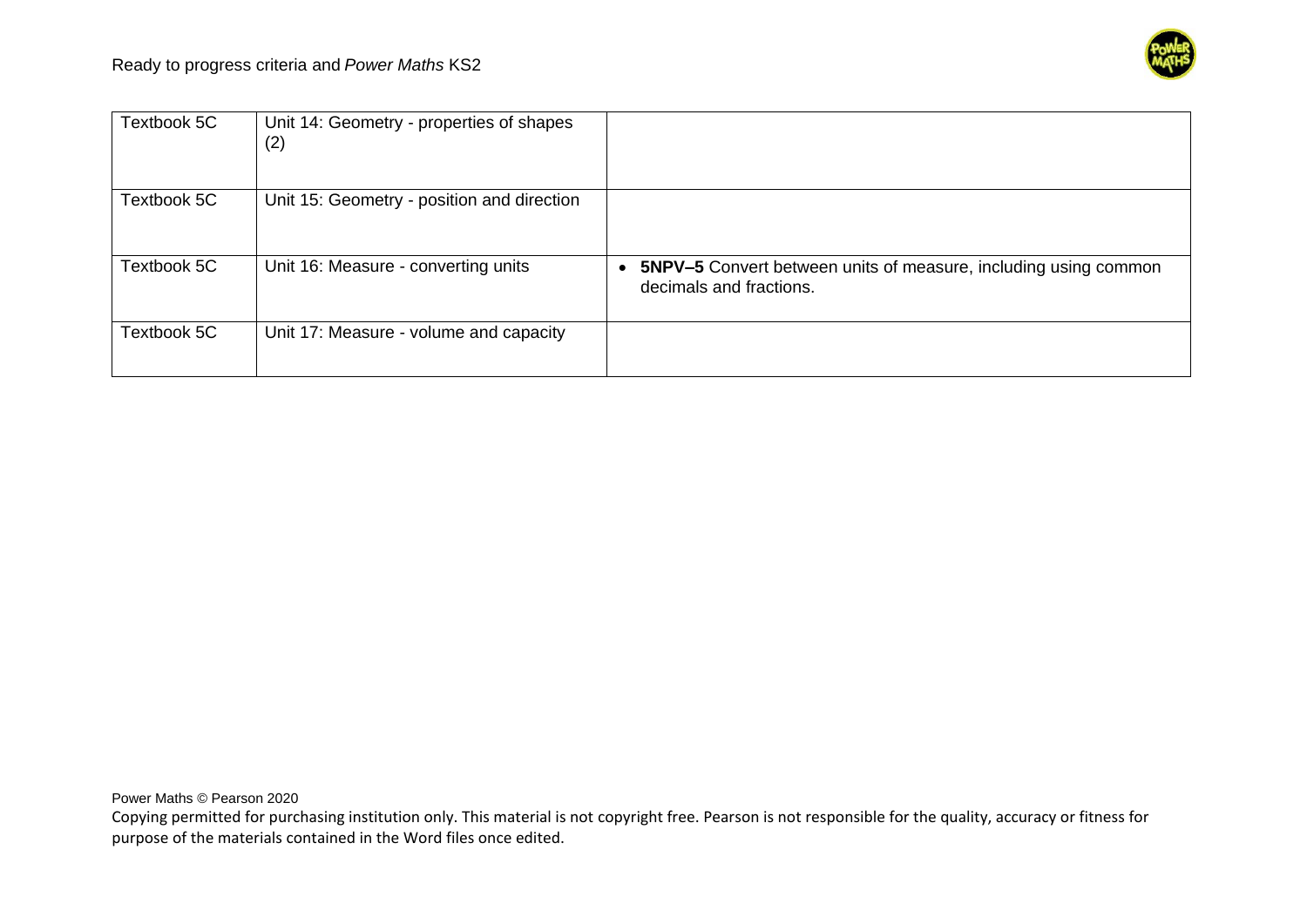

| <b>Power Maths</b>         |                                                            |           | <b>Government guidance</b>                                                                                                                                                                                                                                                                                                                                                                                                                                                                                                                                                                                                                                                                                                                                                                                                                                                       |
|----------------------------|------------------------------------------------------------|-----------|----------------------------------------------------------------------------------------------------------------------------------------------------------------------------------------------------------------------------------------------------------------------------------------------------------------------------------------------------------------------------------------------------------------------------------------------------------------------------------------------------------------------------------------------------------------------------------------------------------------------------------------------------------------------------------------------------------------------------------------------------------------------------------------------------------------------------------------------------------------------------------|
| <b>Term</b>                | <b>Unit</b>                                                |           | Ready-to-progress criteria                                                                                                                                                                                                                                                                                                                                                                                                                                                                                                                                                                                                                                                                                                                                                                                                                                                       |
| Textbook 6A                | Unit 1: Place value within 10,000,000                      | $\bullet$ | 6NPV-1 Understand the relationship between powers of 10 from 1<br>hundredth to 10 million, and use this to make a given number 10, 100,<br>1,000, 1 tenth, 1 hundredth or 1 thousandth times the size (multiply and<br>divide by 10, 100 and 1,000).<br>6NPV-2 Recognise the place value of each digit in numbers up to 10<br>million, including decimal fractions, and compose and decompose<br>numbers up to 10 million using standard and non-standard partitioning.<br>6NPV-3 Reason about the location of any number up to 10 million,<br>including decimal fractions, in the linear number system, and round<br>numbers, as appropriate, including in contexts.<br><b>6NPV-4</b> Divide powers of 10, from 1 hundredth to 10 million, into 2, 4,<br>5 and 10 equal parts, and read scales/number lines with labelled<br>intervals divided into 2, 4, 5 and 10 equal parts. |
| Textbook 6A<br>Textbook 6A | Unit 2: Four operations (1)<br>Unit 3: Four operations (2) | $\bullet$ | 6AS/MD-1 Understand that 2 numbers can be related additively or<br>multiplicatively, and quantify additive and multiplicative relationships<br>(multiplicative relationships restricted to multiplication by a whole<br>number).<br><b>6AS/MD-2</b> Use a given additive or multiplicative calculation to derive or<br>complete a related calculation, using arithmetic properties, inverse<br>relationships, and place-value understanding.                                                                                                                                                                                                                                                                                                                                                                                                                                     |
|                            |                                                            |           |                                                                                                                                                                                                                                                                                                                                                                                                                                                                                                                                                                                                                                                                                                                                                                                                                                                                                  |

Power Maths © Pearson 2020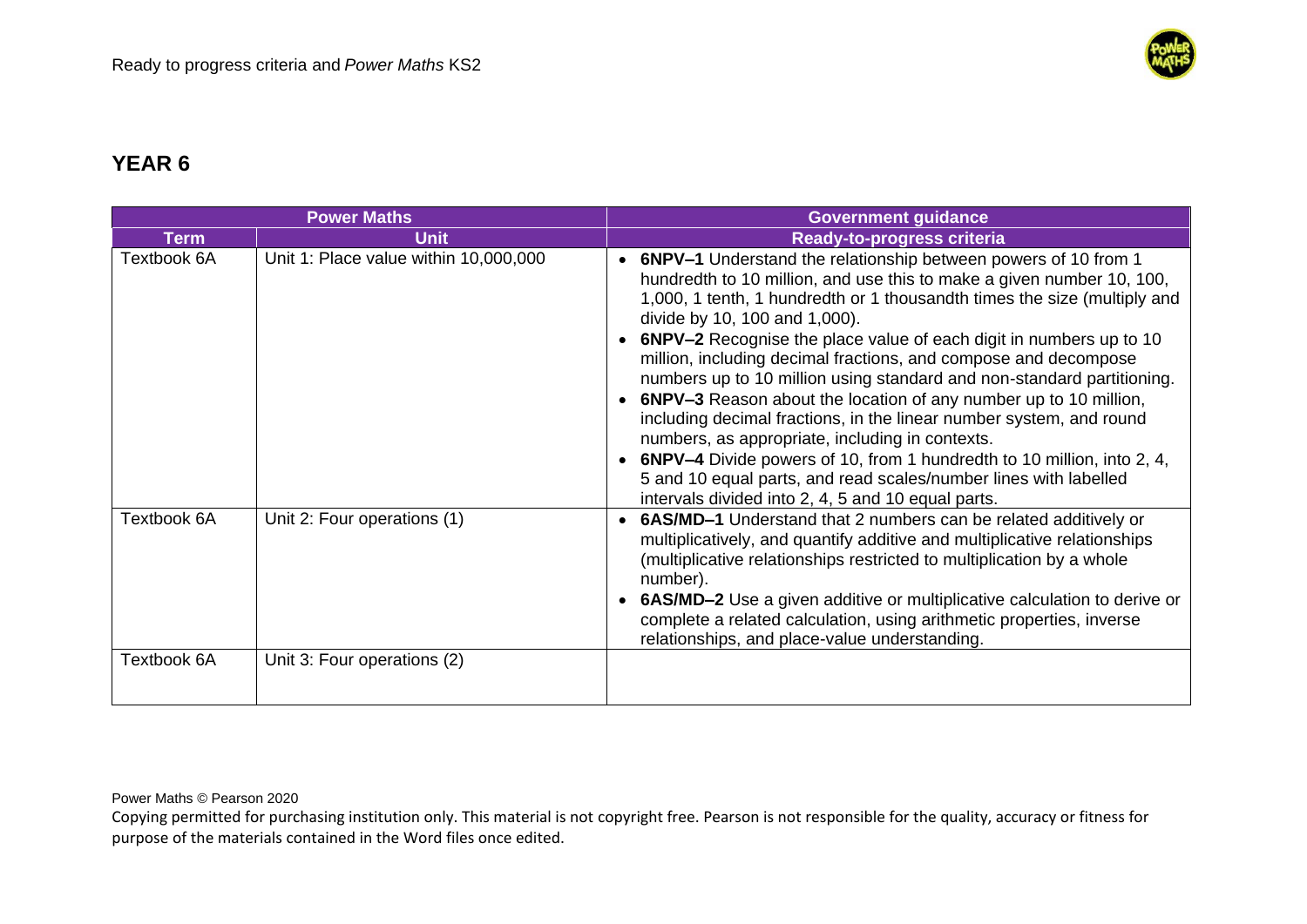

| Textbook 6A | Unit 4: Fractions (1)                              | • 6F-1 Recognise when fractions can be simplified, and use common<br>factors to simplify fractions.<br>• 6F-2 Express fractions in a common denomination and use this to<br>compare fractions that are similar in value.<br>6F-3 Compare fractions with different denominators, including fractions<br>$\bullet$<br>greater than 1, using reasoning, and choose between reasoning and<br>common denomination as a comparison strategy. |
|-------------|----------------------------------------------------|----------------------------------------------------------------------------------------------------------------------------------------------------------------------------------------------------------------------------------------------------------------------------------------------------------------------------------------------------------------------------------------------------------------------------------------|
| Textbook 6A | Unit 5: Fractions (2)                              | <b>6NPV-4</b> Divide powers of 10, from 1 hundredth to 10 million, into 2, 4,<br>5 and 10 equal parts, and read scales/number lines with labelled<br>intervals divided into 2, 4, 5 and 10 equal parts.                                                                                                                                                                                                                                |
| Textbook 6A | Unit 6: Geometry - position and direction          |                                                                                                                                                                                                                                                                                                                                                                                                                                        |
| Textbook 6B | Unit 7: Decimals                                   | • 6NPV-1 Understand the relationship between powers of 10 from 1<br>hundredth to 10 million, and use this to make a given number 10, 100,<br>1,000, 1 tenth, 1 hundredth or 1 thousandth times the size (multiply and<br>divide by 10, 100 and 1,000).                                                                                                                                                                                 |
| Textbook 6B | Unit 8: Percentages                                |                                                                                                                                                                                                                                                                                                                                                                                                                                        |
| Textbook 6B | Unit 9: Algebra                                    | • 6AS/MD-4 Solve problems with 2 unknowns.                                                                                                                                                                                                                                                                                                                                                                                             |
| Textbook 6B | Unit 10: Measure - imperial and metric<br>measures | <b>6NPV-4</b> Divide powers of 10, from 1 hundredth to 10 million, into 2, 4,<br>$\bullet$<br>5 and 10 equal parts, and read scales/number lines with labelled<br>intervals divided into 2, 4, 5 and 10 equal parts.                                                                                                                                                                                                                   |
| Textbook 6B | Unit 11: Measure - perimeter, area and<br>volume   | 6G-1 Draw, compose, and decompose shapes according to given<br>$\bullet$<br>properties, including dimensions, angles and area, and solve related<br>problems.                                                                                                                                                                                                                                                                          |